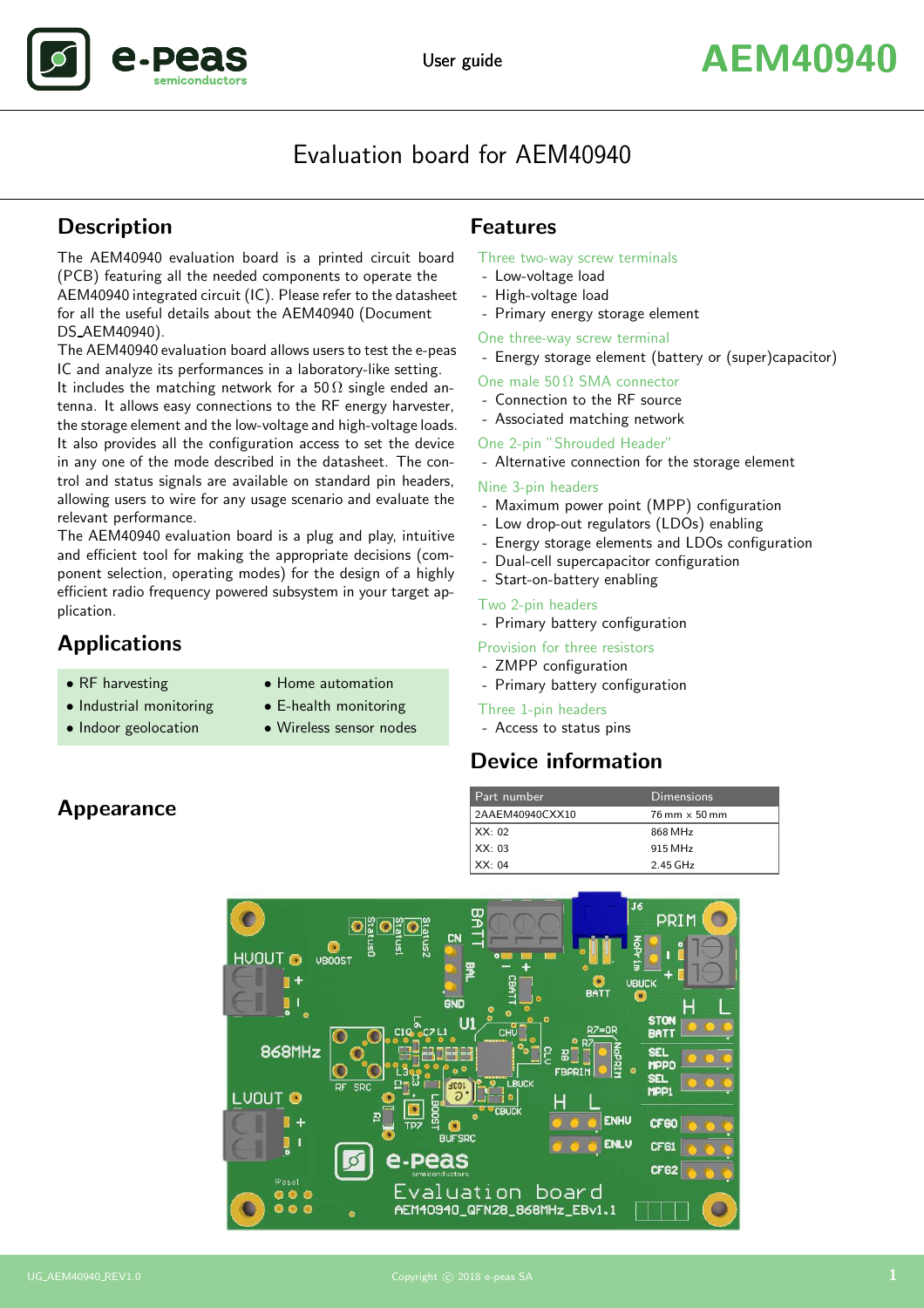

# User guide **AEM40940**

# **Contents**

|     | 1 Connections Diagram                          | 3              |
|-----|------------------------------------------------|----------------|
|     | 1.1 Signals description                        | 4              |
|     | <b>General Considerations</b>                  | 5              |
|     | 2.1 Safety information                         | 5              |
|     | 2.2 Basic configurations                       | 5              |
|     | 2.3 Advanced configurations                    | 6              |
| 3.  | <b>Functional Tests</b>                        | 7              |
|     |                                                | $\overline{7}$ |
|     |                                                | 8              |
|     | 3.3 Switching on primary battery               | 8              |
|     |                                                | 8              |
|     | 3.5 Dual-cell supercapacitor balancing circuit | 9              |
|     | 3.6 Start-on-battery                           | 9              |
| 4   | <b>Performance Tests</b>                       | 10             |
| 4.1 |                                                | 10             |
|     | 4.2 BOOST efficiency 10                        |                |
|     | 4.3 RF path efficiency 11                      |                |
|     | 4.4 Overall efficiency 11                      |                |

# List of Figures

| 1 | Connection diagram                                          | 3  |
|---|-------------------------------------------------------------|----|
| 2 | STATUS <sup>[0]</sup> and HLDO evolution with BATT          |    |
| 3 | TP7 and STATUS[2] while energy is extracted from            |    |
|   | TP7 (BATT under Vovch)                                      |    |
| 4 | LDOs disabled around 600 ms after BATT reaches              |    |
|   |                                                             | 8  |
| 5 | Switching from SRC to the primary battery                   | 8  |
| 6 | AEM40940 behaviour during cold start                        | 9  |
| 7 | Start-on-battery functionality.                             | 9  |
| 8 |                                                             | 10 |
| g | Boost efficiency for $ITP7 = 1 mA$                          | 11 |
|   | 10 Rectifier power-voltage curves for different input power |    |
|   | level (863-868 MHz band)                                    | 11 |
|   | 11 Efficiency for 868 MHz band                              | 11 |
|   | 12 Overall efficiency (RF path and boost converter) with    |    |
|   |                                                             | 12 |
|   |                                                             |    |

# List of Tables

| 2 Usage of CFG[2:0] 5    |  |
|--------------------------|--|
|                          |  |
| 4 Usage of SELMPP[1:0] 5 |  |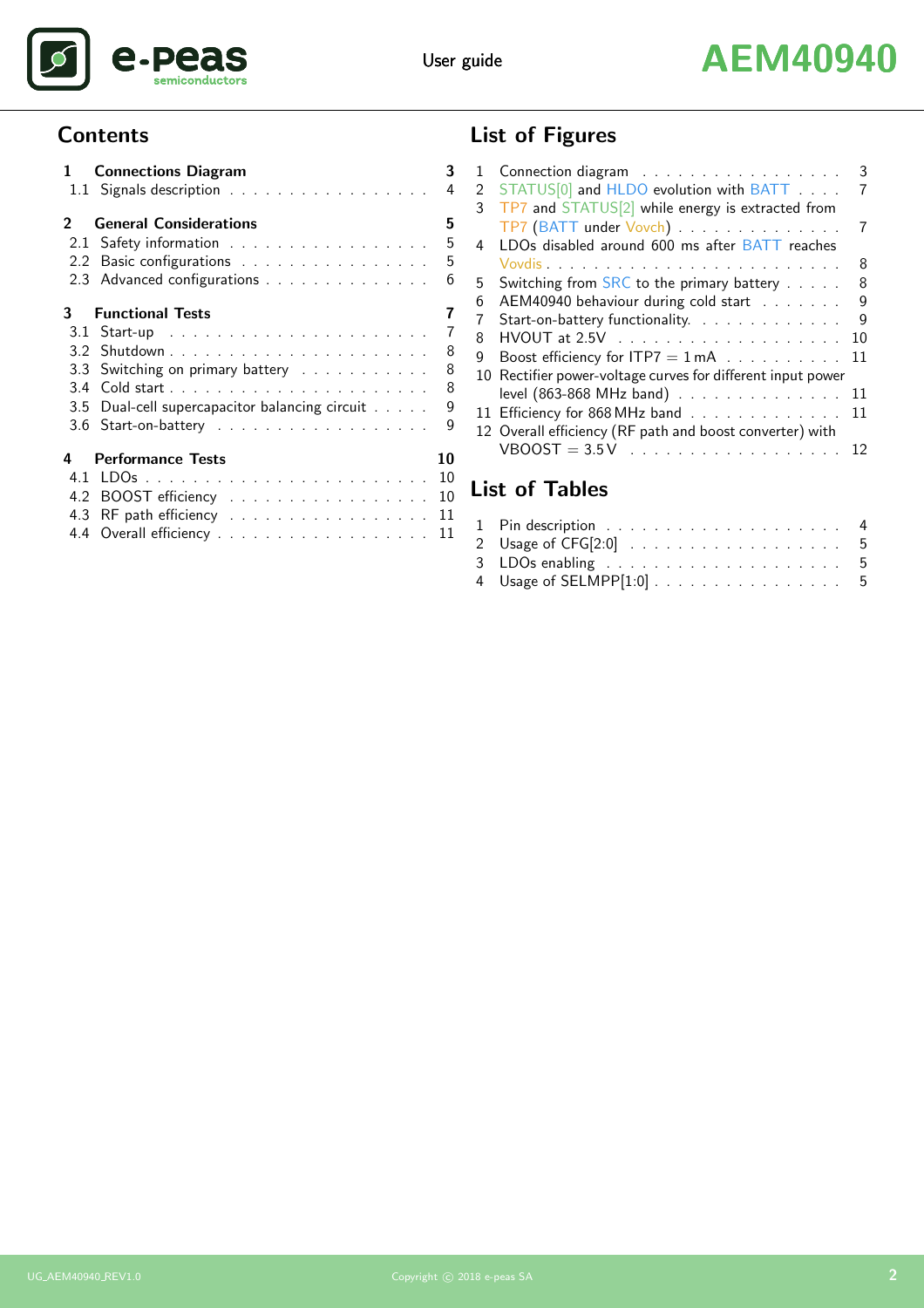

# 1 Connections Diagram Connections **Diagram**

 $\overline{\phantom{a}}$ 

<span id="page-2-1"></span><span id="page-2-0"></span>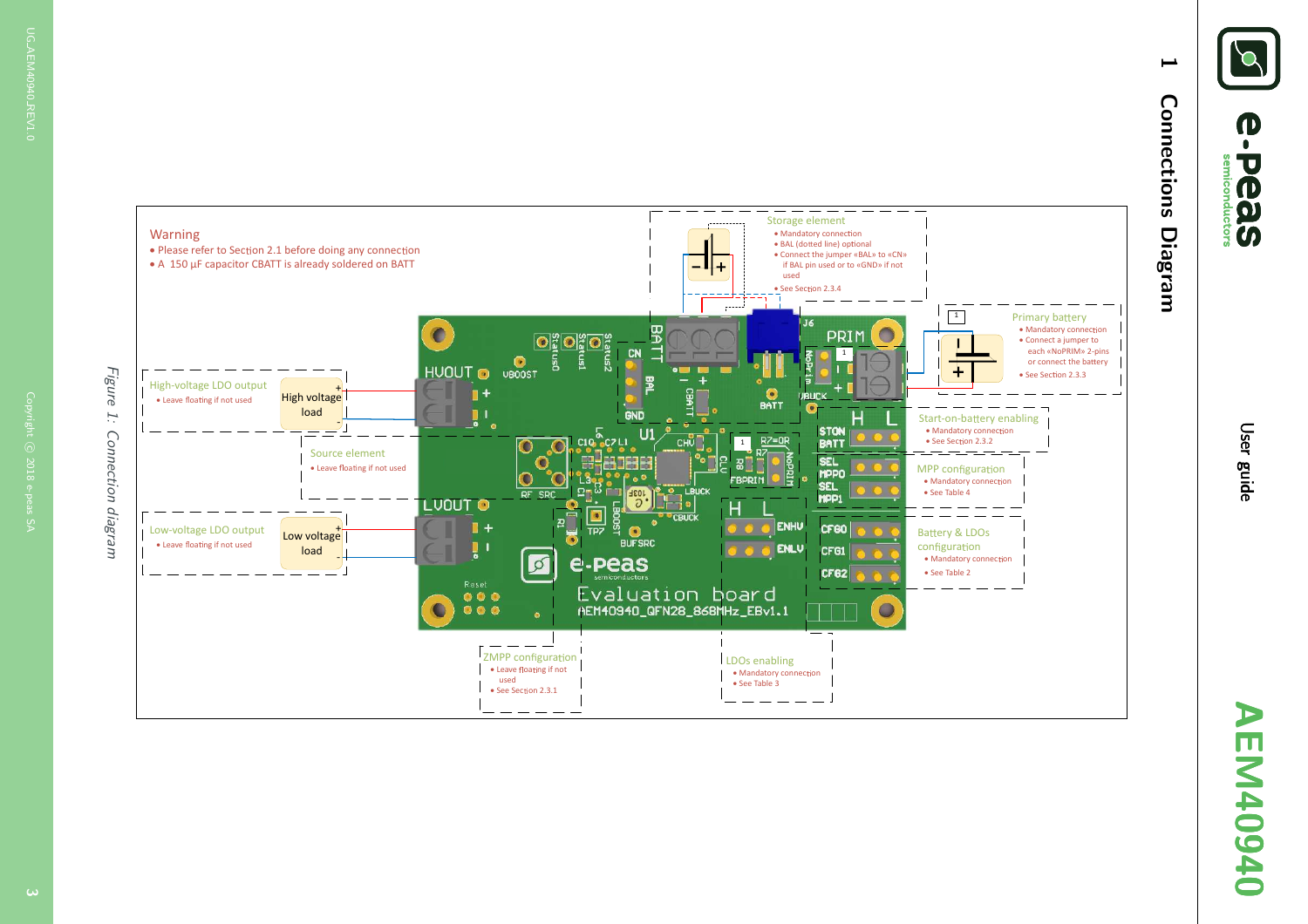

# <span id="page-3-1"></span><span id="page-3-0"></span>1.1 Signals description

| <b>NAME</b>                  | <b>FUNCTION</b>                                                                                                                 | <b>CONNECTION</b>                                                      |                                             |
|------------------------------|---------------------------------------------------------------------------------------------------------------------------------|------------------------------------------------------------------------|---------------------------------------------|
| <b>Power signals</b>         |                                                                                                                                 | If used                                                                | If not used                                 |
| <b>LVOUT</b>                 | Output of the low-voltage LDO regulator.                                                                                        | Connect a load.                                                        |                                             |
| <b>HVOUT</b>                 | Output of the high-voltage LDO regulator.                                                                                       | Connect a load.                                                        |                                             |
| <b>BAL</b>                   | Connection to mid-point of a dual-cell supercapac-<br>itor.                                                                     | Connect mid-point<br>and jumper BAL to<br>" $CN$ ".                    | Connect jumper BAL<br>to "GND".             |
| <b>BATT</b>                  | Connection to the energy storage element.                                                                                       | Connect a storage<br>element in addition<br>to CBATT $(150 \,\mu F)$ . | Do not remove<br>CBATT.                     |
| <b>PRIM</b>                  | Connection to the primary battery.                                                                                              | Connect a primary<br>battery.                                          | Connect a jumper to<br>each NoPRIM 2-pins.  |
| <b>RF SRC</b>                | Connection to the harvested energy source.                                                                                      | Connect to the<br>source element.                                      | Leave floating.                             |
| <b>Debug signals</b>         |                                                                                                                                 |                                                                        |                                             |
| <b>VBOOST</b>                | Output of the boost converter.                                                                                                  |                                                                        |                                             |
| <b>VBUCK</b>                 | Output of the buck converter.                                                                                                   |                                                                        |                                             |
| <b>BUFSRC</b>                | Connection to an external capacitor buffering the<br>boost converter input.                                                     |                                                                        |                                             |
| TP7                          | Output of the internal rectifier. Connected to<br>AEM40940 SRC pin.                                                             |                                                                        |                                             |
| <b>Configuration signals</b> |                                                                                                                                 |                                                                        |                                             |
| CFG[2]<br>CFG[1]<br>CFG[0]   | Configuration of the threshold voltages for the<br>energy storage element and the output voltage of<br>the LDOs.                | Connect jumper<br>(see Table 2).                                       | Cannot be left float-<br>ing (see Table 2). |
| SELMPP[1]<br>SELMPP[0]       | Configuration of the MPP ratio.                                                                                                 | Connect jumper<br>(see Table 4).                                       | Cannot be left float-<br>ing (see Table 4). |
| <b>STONBATT</b>              | Enabling of the start-on-battery option.                                                                                        | Connect jumper (see<br>Section 2.3.2).                                 | Cannot be left float-<br>ing.               |
| <b>FB_PRIM</b>               | Configuration of the primary battery.                                                                                           | Use resistors R7-R8<br>(see Section 2.3.3).                            | Connect a jumper to<br>each NoPRIM 2-pins.  |
| R1                           | Configuration of the constant impedance MPP.                                                                                    | Use resistor R1 (see<br>Section 2.3.1).                                | Leave floating.                             |
| <b>Control signals</b>       |                                                                                                                                 |                                                                        |                                             |
| <b>ENHV</b>                  | Enabling pin for the high-voltage LDO.                                                                                          | Connect jumper<br>(see Table 3).                                       | Cannot be left float-<br>ing (see Table 3). |
| <b>ENLV</b>                  | Enabling pin for the low-voltage LDO.                                                                                           | Connect jumper<br>(see Table 3).                                       | Cannot be left float-<br>ing (see Table 3). |
| <b>Status signals</b>        |                                                                                                                                 |                                                                        |                                             |
| STATUS[2]                    | Logic output. Asserted when the AEM performs<br>the MPP evaluation.                                                             |                                                                        |                                             |
| STATUS[1]                    | Logic output. Asserted if the battery voltage falls<br>under Vovdis or if the AEM is taking energy from<br>the primary battery. |                                                                        |                                             |
| STATUS[0]                    | Logic output. Asserted when the LDOs can be<br>enabled.                                                                         |                                                                        |                                             |

Table 1: Pin description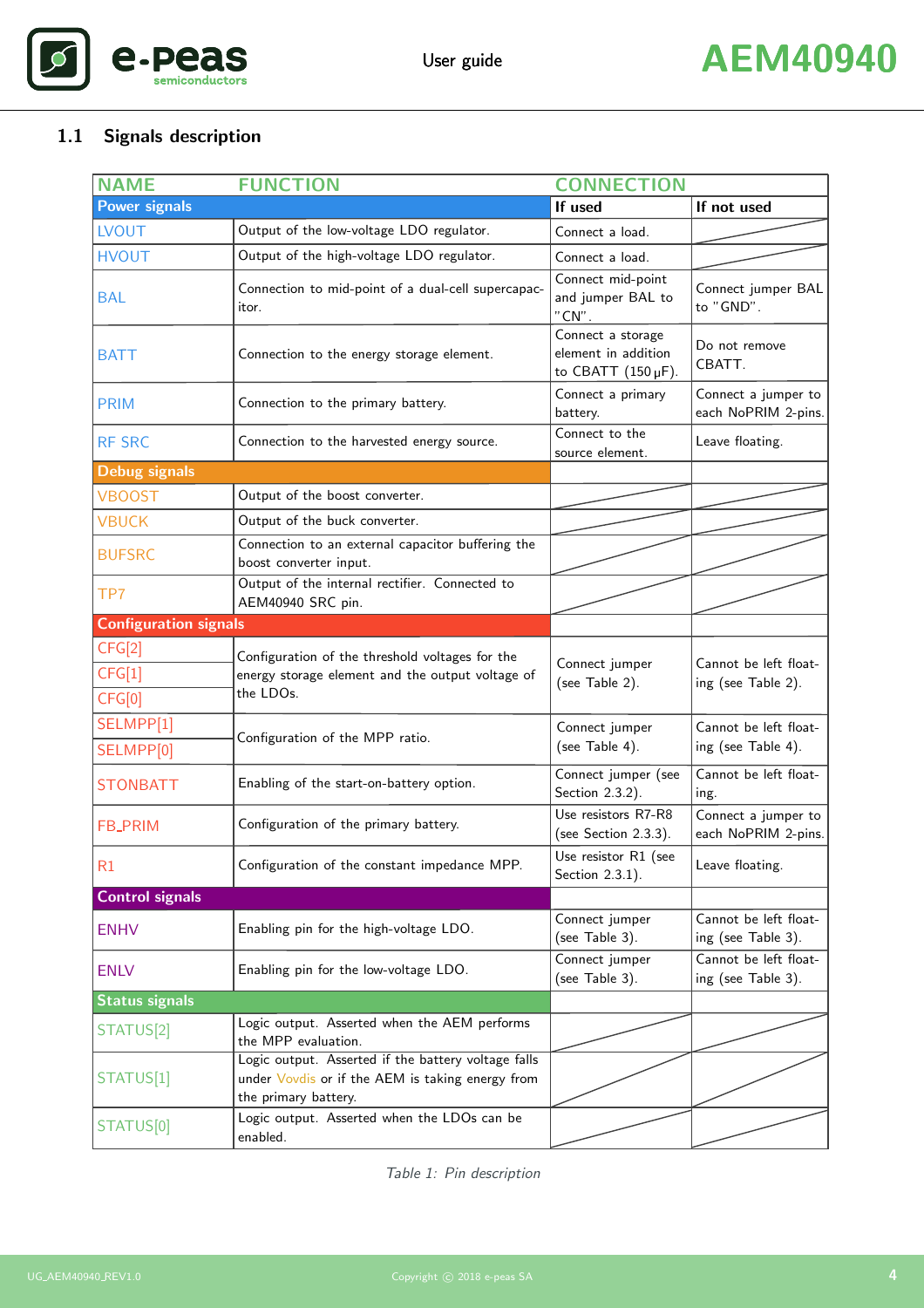

# <span id="page-4-0"></span>2 General Considerations

#### <span id="page-4-1"></span>2.1 Safety information

Always connect the elements in the following order:

- 1. Reset the board see ["How to reset the AEM40940 evaluation board"](#page-5-4) on page [7.](#page-6-4)
- 2. Completely configure the PCB (jumpers/resistors);
	- MPP configuration (SELMPP[0], SELMPP[1] and R1) see [Table 4](#page-4-5) and Section [2.3.1,](#page-5-3)
	- Battery and LDOs configuration (CFG[0], CFG[1], CFG[2]) see [Table 2,](#page-4-3)
	- Start-on-battery configuration (STONBATT) see Section [subsubsection 2.3.2,](#page-5-1)
	- Primary battery configuration (NoPRIM or R7-R8) see Section [2.3.3,](#page-5-2)
	- LDOs enabling (ENHV and ENLV) see [Table 3,](#page-4-4)
	- Balun circuit connection (BAL) see Section [2.3.4.](#page-5-4)
- 3. Connect the storage elements on BATT and optionally the primary battery on PRIM.
- 4. Connect the high and/or low voltage loads on HVOUT/LVOUT (optional).
- 5. Connect the RF source on RF SRC.

To avoid damage to the board, users are urged to follow this procedure.

#### <span id="page-4-2"></span>2.2 Basic configurations

The MPP configuration is not available on the AEM40940 evaluation board. The MPP is by default configured to 50  $\%$  of Voc as this ratio optimize the proposed rectifier efficiency.

|        | Configuration pins |        |                         | Storage element threshold voltages |          |          | LDOs output voltages | Typical use                 |
|--------|--------------------|--------|-------------------------|------------------------------------|----------|----------|----------------------|-----------------------------|
| CFG[2] | CFG[1]             | CFG[0] | Vovch                   | Vchrdy                             | Vovdis   | Vhv      | Vlv                  |                             |
| H      | н                  | H      | 4.12 V                  | $3.67$ V                           | $3.60$ V | 3.3V     | 1.8V                 | Li-ion battery              |
| н      | н                  |        | 4.12 V                  | 4.04 V                             | 3.60V    | 3.3V     | 1.8 <sub>V</sub>     | Solid state battery         |
| Н      |                    | н      | 4.12 V                  | 3.67 V                             | $3.01$ V | 2.5V     | 1.8V                 | Li-ion/NiMH battery         |
| н      |                    |        | 2.70V                   | 2.30 V                             | 2.20 V   | 1.8<br>V | 1.2V                 | Single-cell (super) capac-  |
|        |                    |        |                         |                                    |          |          |                      | itor                        |
|        | Н                  | Н      | 4.50 $V$                | $3.67$ V                           | 2.80V    | 2.5V     | 1.8 <sub>V</sub>     | Dual-cell supercapacitor    |
|        | н                  |        | 4.50 $V$                | 3.92V                              | $3.60$ V | 3.3V     | 1.8V                 | Dual-cell supercapacitor    |
|        |                    | н      | $3.63$ V                | 3.10 V                             | 2.80 V   | 2.5V     | 1.8V                 | LiFePO <sub>4</sub> battery |
|        |                    |        | Reserved for future use |                                    |          |          |                      |                             |

<span id="page-4-3"></span>Table 2: Usage of CFG[2:0]

| <b>FNIV</b> | <b>FNHV</b> | LV output | HV output |
|-------------|-------------|-----------|-----------|
|             |             | Enabled   | Enabled   |
|             |             | Enabled   | Disabled  |
|             |             | Disabled  | Enabled   |
|             |             | Disabled  | Disabled  |

<span id="page-4-4"></span>Table 3: LDOs enabling

| SELMPP[1] | SELMPP[0] | Vmpp/Voc |
|-----------|-----------|----------|
|           |           | 60%      |
|           |           | 65%      |
|           |           | 70%      |
|           |           | 7MPP     |

<span id="page-4-5"></span>Table 4: Usage of SELMPP[1:0]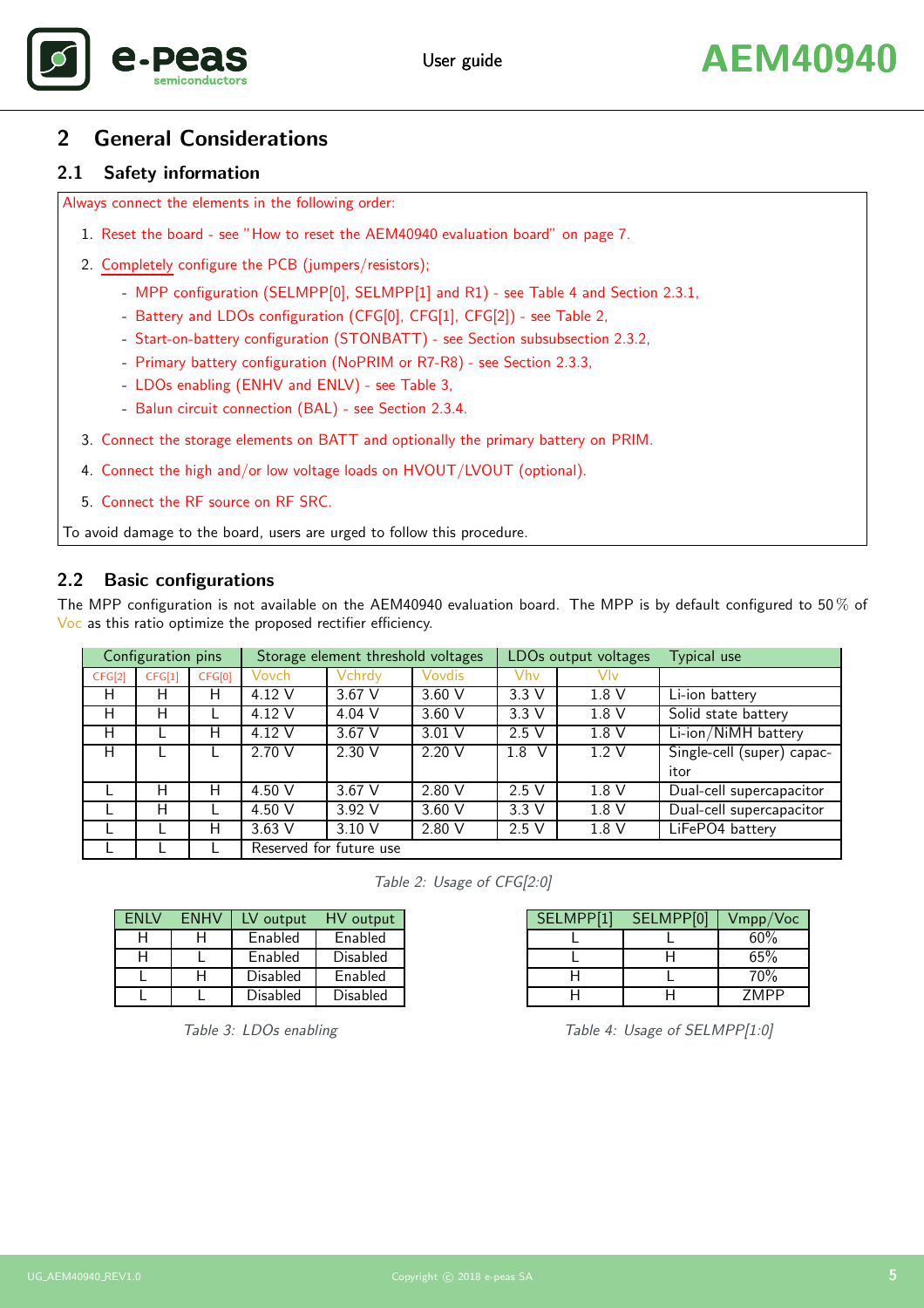

#### <span id="page-5-0"></span>2.3 Advanced configurations

A complete description of the system constraints and configurations is available in Section 8 "System configuration" of the AEM40940 datasheet .

A reminder on how to compute the configuration resistors value is provided below. Calculation can be made with the help of the spreadsheet found at the [e-peas website.](https://www.e-peas.com)

#### <span id="page-5-3"></span>2.3.1 ZMPP configuration

If this configuration is chosen (see [Table 4\)](#page-4-5), the AEM40940 regulate Vsrc at a voltage equals to the product of R1 times the current available at the output of the internal rectifier.

•  $10 \Omega \leq R1 \leq 1 M\Omega$ 

<span id="page-5-1"></span>If unused, leave the resistor footprint R1 empty.

#### 2.3.2 Start-on-battery

This functionality allows to start the system on a pre-charge storage element and therefore to avoid the cold-start constraints. To use this it, connect jumper "STONBATT" to "H" and a storage element on BATT. The storage element

must be charged to a voltage higher than Vchrdy. If unused, connect jumper "STONBATT" to "L".

#### <span id="page-5-2"></span>2.3.3 Primary battery configuration

As to the main storage element, the primary battery protection levels have to be defined. To do so, use resistors R7-R8. By defining  $RP = R7+R8$  (100 k $\Omega \le RP \le 500$  k $\Omega$ ):

• R7 = 
$$
\left(\frac{V \text{prim\_min}}{4} * \text{RP}\right) / 2.2 \text{V}
$$

$$
\bullet \ \mathsf{R8} = \mathsf{RP} - \mathsf{R7}
$$

<span id="page-5-4"></span>If unused, connect a jumper to each "NoPRIM" 2-pins.

#### 2.3.4 Balun circuit configuration

When using a dual-cell supercapacitor (that does not already include a balancing circuit), enable the balun circuit configuration to ensure equal voltage on both cells. To do so:

- Connect the node between the two supercapacitor cells to BAL (on BATT connector)
- Use a jumper to connect "BAL" to "CN"

If unused, use a jumper to connect "BAL" to "GND".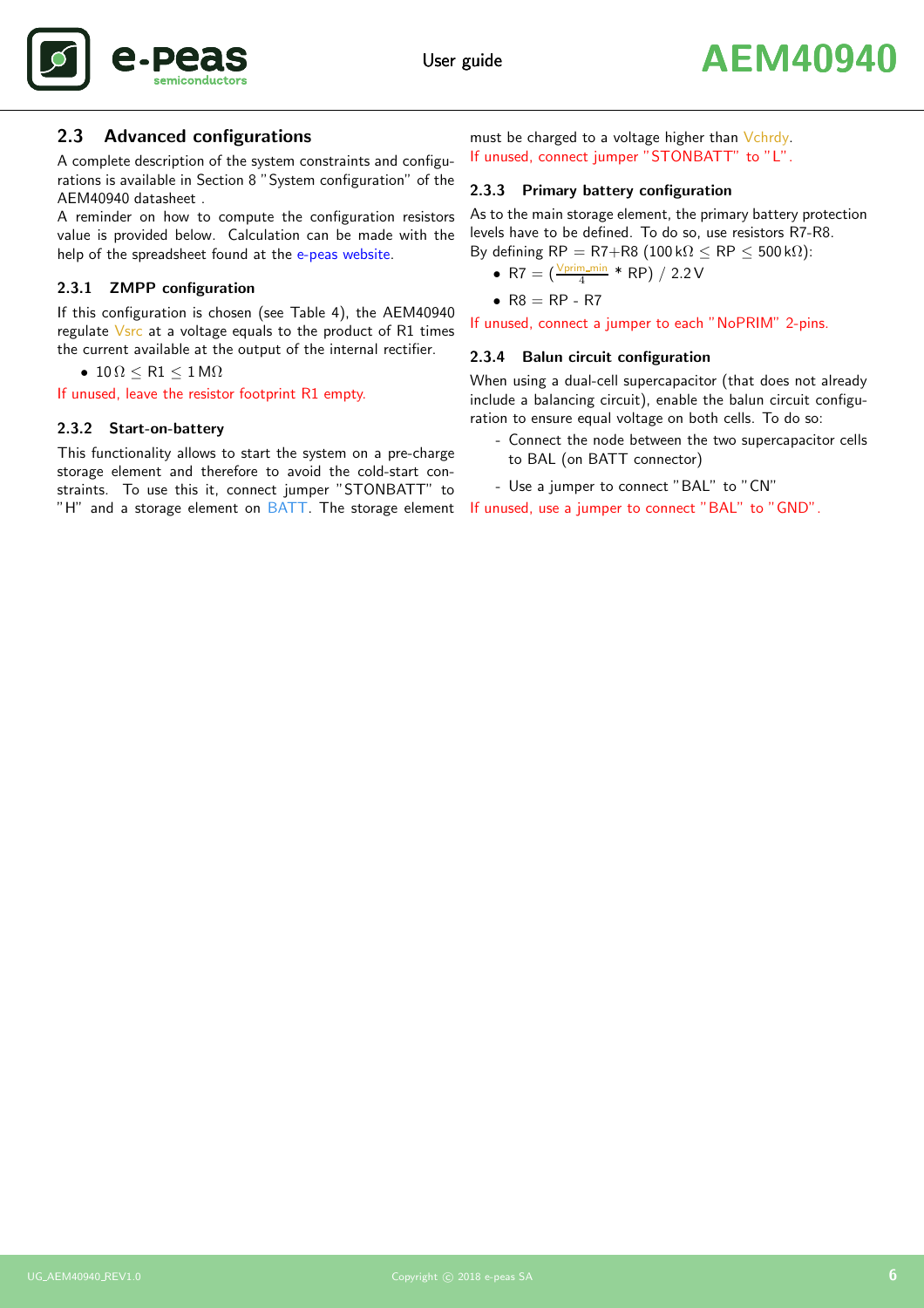

#### How to reset the AEM40940 evaluation board:

<span id="page-6-4"></span>To reset the board, simply disconnect the storage device and the optional primary battery and connect the 6 "Reset" connections (working from the rightmost to the left) to a GND node (i.e. the negative pin of any connector) in order to discharge the internal nodes of the system.



# <span id="page-6-0"></span>3 Functional Tests

This section presents a few simple tests that allow the user to understand the functional behavior of the AEM40940. To avoid damaging the board, follow the procedure found in Section [2.1](#page-4-1) "Safety information". If a test has to be restarted, make sure to properly reset the system to obtain reproducible results.

The following functional tests were made using the following setup:

- Configuration:  $SELMPP[1:0] = HL$ ,  $CFG[2:0] = HL$ ,  $STONBAT = L$ ,  $ENLV = H$ ,  $ENHV = H$
- Storage element: capacitor  $(4.7 mF + CBAT)$
- Load: 10 kΩ on HVOUT, LVOUT floating
- RF SRC: RF source (6 dBm and 868 MHz)

Feel free to adapt the setup to match your system as long as you respect the input and cold-start constraints (see Section 1 "Introduction" of AEM40940 datasheet).

#### <span id="page-6-1"></span>3.1 Start-up

The following example allows users to observe the behavior of the AEM40940 in the wake-up mode.

#### Setup

- 1. Place the probes on the nodes to be observed.
- 2. Referring to [Figure 1,](#page-2-1) follow steps 1 to 5 explained in Section [2.1.](#page-4-1)

#### Observations and measurements

- BATT: Voltage rises as the power provided by the source is transferred to the storage element (see [Figure 2\)](#page-6-2).
- $-$  TP7: Regulated at  $V_{\text{mpp}}$ , which is a voltage equal to the open-circuit voltage  $(Voc)$  times the MPP ratio defined in [Table 4.](#page-4-5)  $Vtp7$  equals  $Voc$  during MPP evaluation (see [Figure 3\)](#page-6-3). Note that  $Vtp7$  must be higher than 380 mV to coldstart.
- HLDO/LLDO: Regulated when voltage on BATT first rises above Vchrdy (see [Figure 2\)](#page-6-2).
- STATUS[0]: Asserted when the LDOs are ready to be enabled (refer to Section 7.2 "Normal mode" of the AEM40940 datasheet) (see [Figure 2\)](#page-6-2).
- STATUS[2]: Asserted each time the AEM40940 performs a MPP evaluation (see [Figure 3\)](#page-6-3).



Figure 2: STATUS[0] and HLDO evolution with BATT

<span id="page-6-2"></span>

<span id="page-6-3"></span>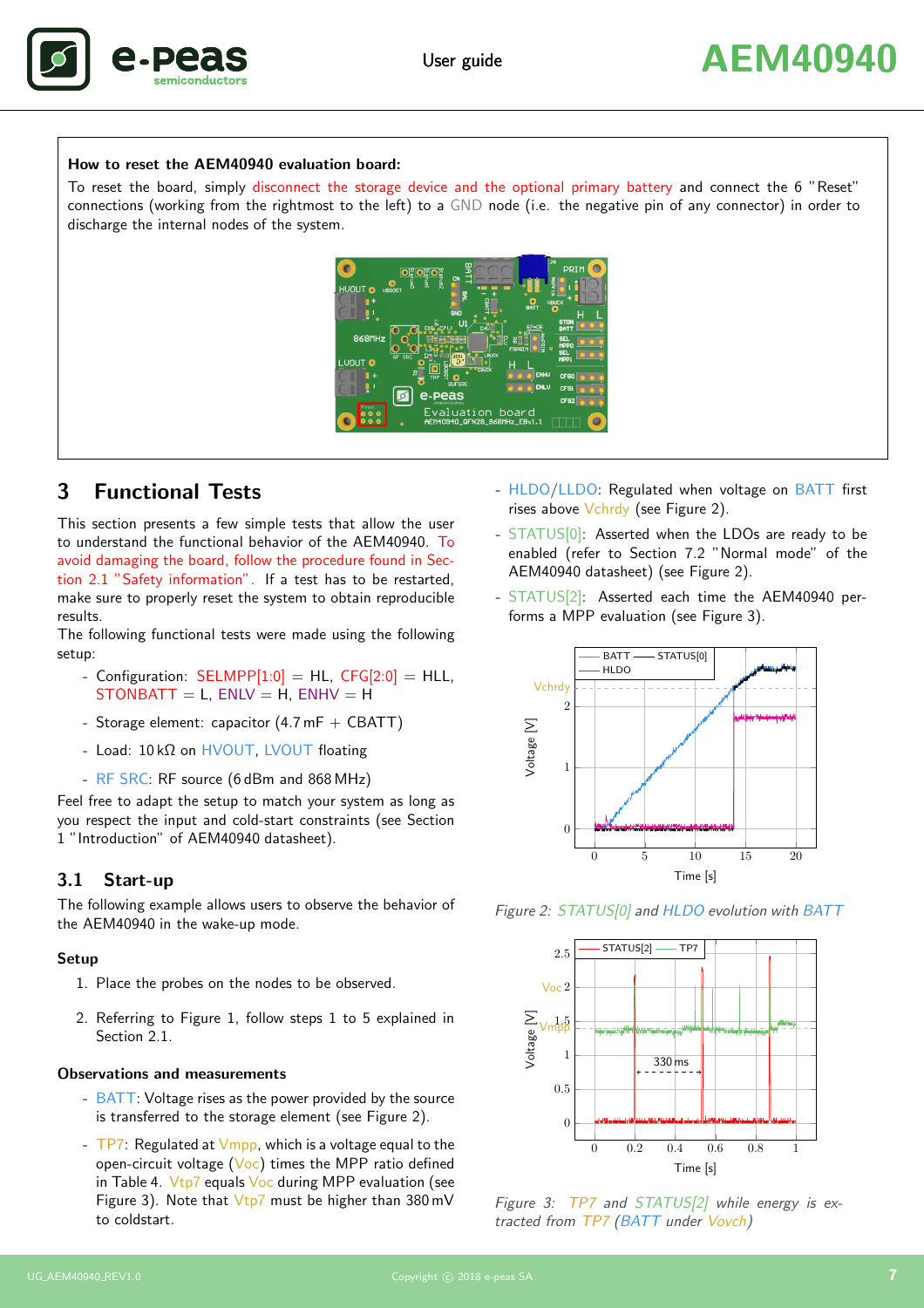

#### <span id="page-7-0"></span>3.2 Shutdown

This test allows users to observe the behavior of the AEM40940 when the system is running out of energy.

#### Setup

- 1. Place the probes on the nodes to be observed.
- 2. Referring to [Figure 1,](#page-2-1) follow steps 1 to 5 explained in Section [2.1.](#page-4-1) Configure the board in the desired state and start the system (see Section [3.1\)](#page-6-1). Do not use a primary battery.
- 3. Let the system reach a steady state (i.e. voltage on BATT between Vchrdy and Vovch and STATUS[0] asserted).
- 4. Shut down your source element and let the system discharge through quiescent current and HVOUT/LVOUT load(s).

#### Observations and measurements

- BATT: Voltage decreases as the system consumes the power accumulated in the storage element. The voltage remains stable after crossing Vovdis (see [Figure 4\)](#page-7-3).
- STATUS[0]: De-asserted when the LDOs are no longer available as the storage element is running out of energy. This happens 600 ms after STATUS[1] assertion (see [Figure 4\)](#page-7-3).
- STATUS[1]: Asserted for 600 ms when the storage ele-ment voltage (BATT) falls below Vovdis (see [Figure 4\)](#page-7-3).



<span id="page-7-3"></span>Figure 4: LDOs disabled around 600 ms after BATT reaches Vovdis

# <span id="page-7-1"></span>3.3 Switching on primary battery

This example allows users to observe switching from the main storage element to the primary battery when the system is running out of energy.

#### Setup

- 1. Place the probes on the nodes to be observed.
- 2. Referring to [Figure 1,](#page-2-1) follow steps 1 to 5 explained in Section [2.1.](#page-4-1) Configure the board in the desired state and start the system (see Section [3.1\)](#page-6-1). Connect a primary battery (example: 3.1 V coin cell with protection level at 2.4 V, R7 =  $68 \text{ k}\Omega$  and R8 =  $180 \text{ k}\Omega$ ).
- 3. Let the system reach a steady state (i.e. voltage on BATT between Vchrdy and Vovch and STATUS[0] asserted).
- 4. Remove your source element and let the system discharge through quiescent current and HVOUT/LVOUT load(s).

#### Observations and measurements

- BATT: Voltage decreases as the system consumes the power accumulated in the storage element. The voltage reaches Vovdis and then rises again to Vchrdy as it is recharged from the primary battery (see [Figure 5\)](#page-7-4).
- STATUS<sup>[0]</sup>: Never de-asserted as the LDOs are still functional (see [Figure 5\)](#page-7-4).
- HLDO: Stable and not affected by switching on the primary battery (see [Figure 5\)](#page-7-4).



<span id="page-7-4"></span>Figure 5: Switching from SRC to the primary battery

## <span id="page-7-2"></span>3.4 Cold start

The following test allows users to observe the minimum voltage required at TP7 to coldstart the AEM40940. Be careful to avoid probing any unnecessary node to avoid leakage current induced by the probe. Make sure to properly reset the board to observe the cold-start behavior.

#### Setup

- 1. Place the probes on the nodes to be observed.
- 2. Referring [Figure 1,](#page-2-1) follow steps 1 and 2 explained in Section [2.1.](#page-4-1) Configure the board in the desired state. Do not plug any storage element in addition to CBATT.
- 3. RF SRC: Connect your source element.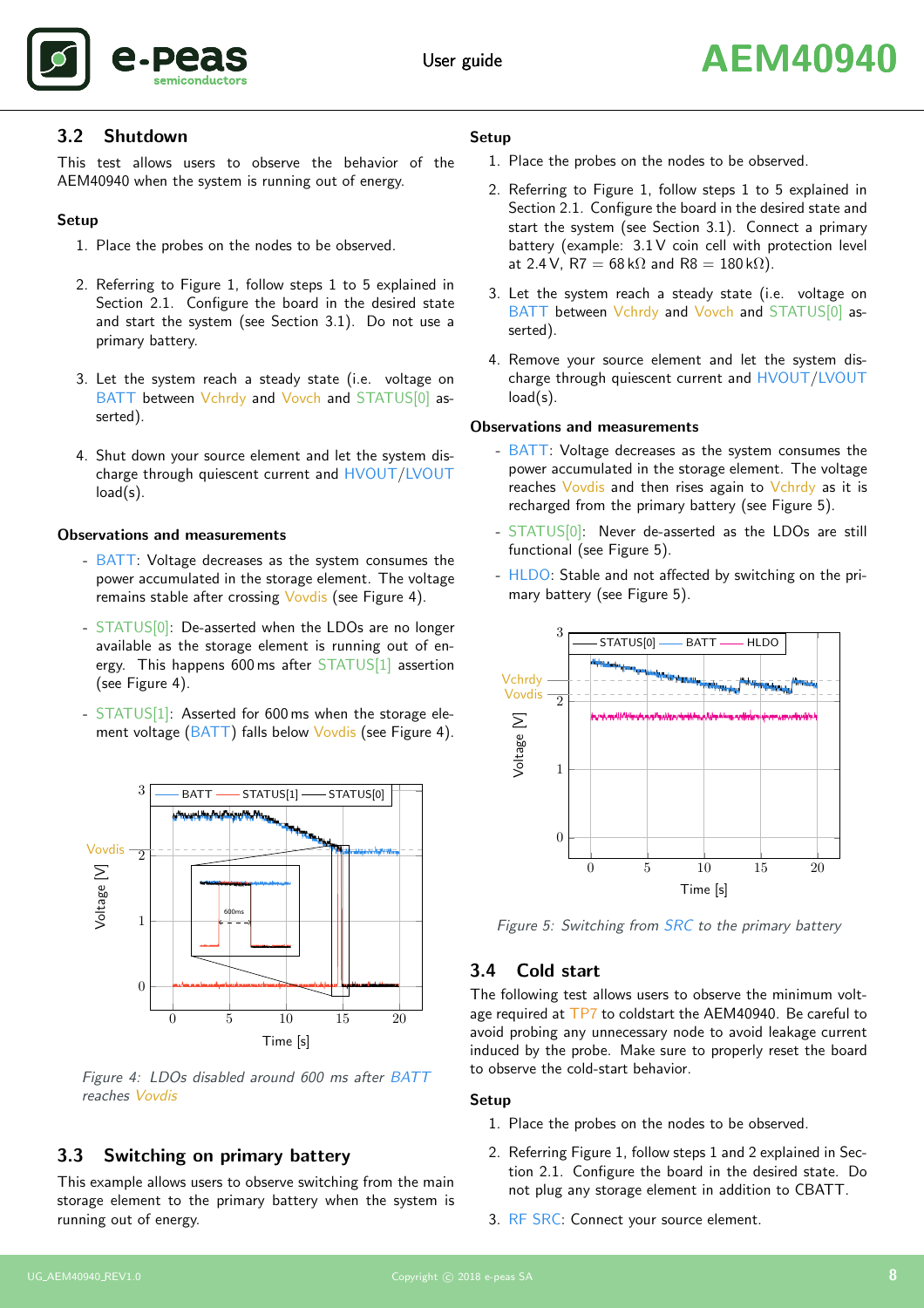

#### Observation and measurements

- TP7: Equal to the cold-start voltage during the coldstart phase. Regulated at the selected MPPT percent-age of Voc when cold start is over (see [Figure 6\)](#page-8-2). Be careful that the cold-start phase time will shorten with the input power. Limit it to ease the observation.
- BATT: Starts to charge when the cold-start phase is over (see [Figure 6\)](#page-8-2).



<span id="page-8-2"></span>Figure 6: AEM40940 behaviour during cold start

#### <span id="page-8-0"></span>3.5 Dual-cell supercapacitor balancing circuit

This test allows users to observe the balancing circuit behavior that maintains the voltage on BAL equilibrated.

#### Setup

- 1. Following steps 1 and 2 explained in Section [2.1](#page-4-1) and referring to [Figure 1,](#page-2-1) configure the board in the desired state. Plug the jumper linking "BAL" to "CN".
- 2. BATT: Plug capacitor C1 between the positive  $(+)$  and the BAL pins and a capacitor C2 between BAL and the negative (-) pins.

Select  $C1 \neq C2$  such that:

- $C1 & C2 > 1$  mF -  $\frac{\text{C2} * \text{Vchrdy}}{\text{C1}}$   $\geq 0.9$   $\text{V}$
- 3. RF SRC: Plug your RF source element to start the flow of power to the system.

#### **Measurements**

- BAL: Equal to half the voltage on BATT.

#### <span id="page-8-1"></span>3.6 Start-on-battery

This example allows to observe the start-on-battery functionality of AEM40940.

#### Setup

- 1. Referring to [Figure 1,](#page-2-1) follow steps 1 and 2 explained in Section [2.1.](#page-4-1) Connect STONBATT to "H". Do not connect the storage element yet.
- 2. Connect  $RF$  SRC or the output of the rectifier (TP7) to a GND node (or leave it floating).
- 3. Place the probes on the nodes to be observed.
- 4. Connect a storage element charged to a voltage higher than Vchrdy.

#### Observations and measurements

- HLDO/LLDO: The voltage rises as the AEM40940 is providing energy to the load (see [Figure 7\)](#page-8-3).



<span id="page-8-3"></span>Figure 7: Start-on-battery functionality.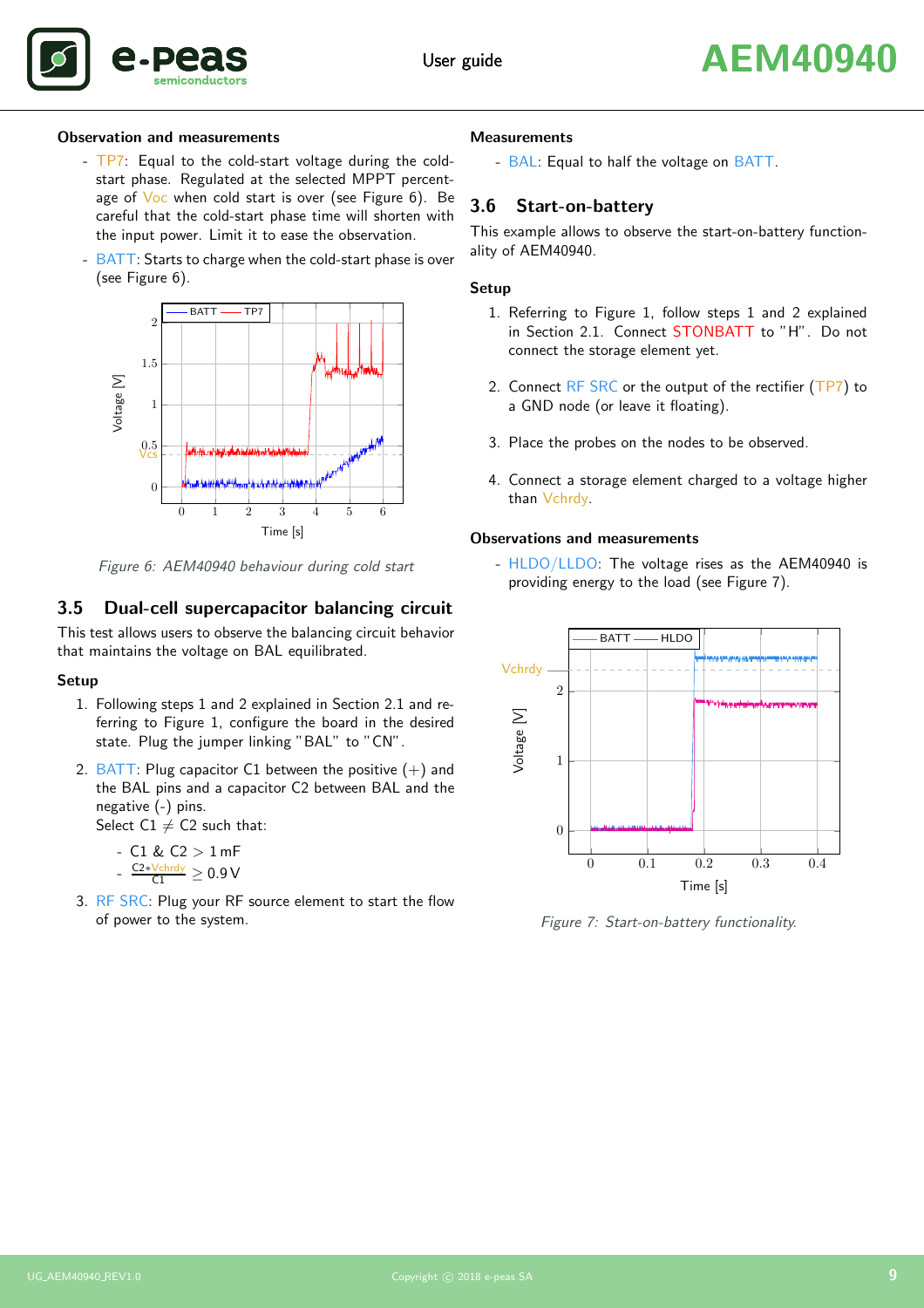

#### Warning regarding measurements:

Any item connected to the PCB (load, probe, storage device, etc.) involves a leakage current. This can negatively impact the measurements. Whenever possible, disconnect unused items to limit this effect.

# <span id="page-9-0"></span>4 Performance Tests

This section presents the tests to reproduce the performance graphs found in the AEM40940 datasheet and to understand the functionalities of the AEM40940. To be able to reproduce those tests, you will need the following:

- 1 voltage source
- 2 source measure units (SMUs)
- 1 oscilloscope
- 1 radio frequency signal generator (RF source)

To avoid damaging the board, follow the procedure found in Section [2.1](#page-4-1) "Safety information". If a test has to be restarted, make sure to properly reset the system to obtain reproducible results (see ["How to reset the AEM40940 evaluation board"](#page-5-4) on page [7\)](#page-6-4).

#### <span id="page-9-1"></span>4.1 LDOs

The following example instructs users on how to measure the output voltage stability of the LDOs (Figure 15 and Figure 16 of AEM40940 datasheet).

#### Setup

- 1. Referring to [Figure 1,](#page-2-1) follow steps 1 and 2 explained in Section [2.1.](#page-4-1) Configure the board in the desired state and plug your storage element(s).
- 2. VBOOST: Connect SMU1. Configure it to source voltage with a current compliance of 200 mA.
- 3. HVOUT / LVOUT: Connect SMU2 to the LDO you want to measure. Configure it to sink current with a voltage compliance of 5 V for HVOUT or 2.5 V for LVOUT.

#### Manipulations

- 1. Impose a voltage between Vovch and 5 V on SMU1 to force the AEM to start.
- 2. Sweep voltage on SMU1 from  $Vovdis + 50$  mV to 4.5 V.
- 3. Repeat with different current levels on SMU2 (from 10 <sup>µ</sup>A to 80 mA for HVOUT and from 10 <sup>µ</sup>A to 20 mA for LVOUT).

#### **Measurements**

- HVOUT/LVOUT: Measure the voltage.



<span id="page-9-3"></span>Figure 8: HVOUT at 2.5V

#### <span id="page-9-2"></span>4.2 BOOST efficiency

This test allows users to reproduce the efficiency graphs of the boost converter (Figure 13 of AEM40940 datasheet).

#### Setup

- 1. Following steps 1 and 2 explained in Section [2.1](#page-4-1) and referring to [Figure 1,](#page-2-1) configure the board in the desired state.
- 2. VBUCK: Connect a 2.3V voltage source to prevent VBUCK to sink from VBOOST.
- 3. TP7: Connect SMU1. Configure it to source current with a voltage compliance of 0 V.
- 4. VBOOST: Connect SMU2. Configure it to source voltage with a current compliance of 200 mA.
- 5. STATUS[2]: Connect to one of the SMUs to detect falling edge.

#### Manipulations

- 1. Impose a voltage between  $Vchrdy$  and  $5V$  on SMU2 to force the AEM to start. When done, impose a voltage between  $Vovdis + 50$  mV and  $Vovch.$
- 2. Sweep voltage compliance on SMU1 from 50 mV to 5 V.
- 3. Repeat with different current levels on SMU1 (from 100 <sup>µ</sup>A to 100 mA) and with different voltage levels on SMU2 (from Vovdis  $+50$  mV to Vovch).

#### **Measurements**

- STATUS[2]: Do not make any measurements while high (boost converter is not active during MPP calculation).
- TP7: Measure the current and the voltage.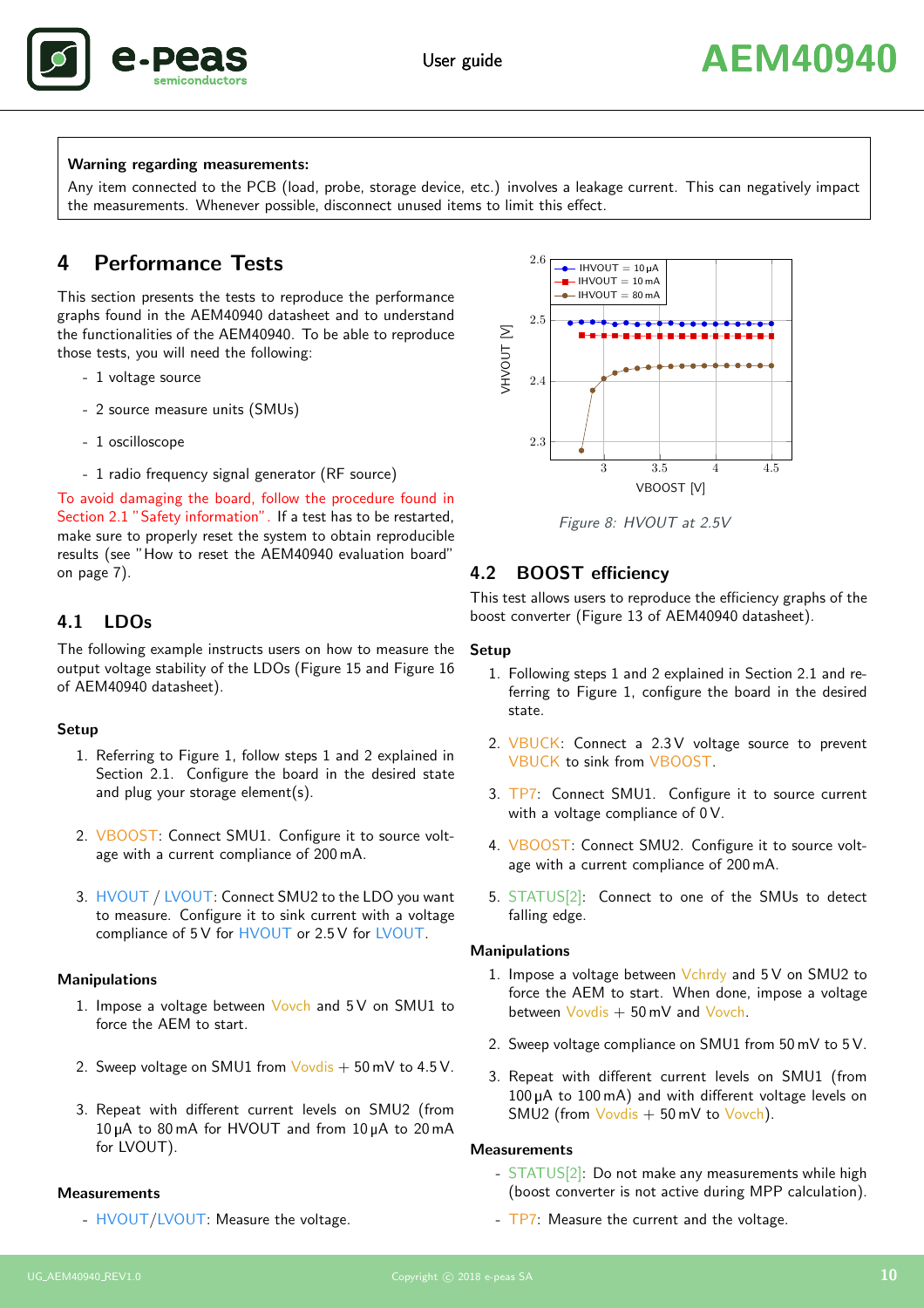



- VBOOST: Measure the current and the voltage. Repeat the measurement a copious number of times to be sure to capture the current peaks. [Figure 9](#page-10-2) has been obtained by averaging over 100 measurements configured with a 100 ms integration time.
- Deduce input and output power  $(P = U * I)$  and efficiency  $(\eta =$  Pout/Pin).



<span id="page-10-2"></span>Figure 9: Boost efficiency for  $ITP7 = 1$  mA

#### <span id="page-10-0"></span>4.3 RF path efficiency

This test allows users to reproduce the RF path efficiency graphs (Figure 17, Figure 18 and Figure 19 of AEM40940 datasheet). It is therefore representative of the matching network proposed on the evaluation board.

#### Setup

- 1. Following steps 1 and 2 explained in Section [2.1](#page-4-1) and referring to [Figure 1,](#page-2-1) configure the board in the desired state.
- 2. RF SRC: Connect the RF source. Configure it to source −20 dBm at the appropriate frequency.
- 3. VBOOST: Connect a voltage source at a voltage between Vovch and 5 V to disable the boost converter.
- 4. TP7: Connect SMU1. Configure it to sink current with a voltage compliance of 5 V.

#### Manipulation

- 1. Sweep the current on SMU1.
- 2. Repeat with different power level on the RF source (from −20 dBm to 10 dBm).

#### **Measurements**

- TP7: Measure the voltage when no current is sinked by SMU1. Measure voltage and current for each current level on SMU1.
- Deduce the output power of the rectifier  $(P = U * I)$ and its efficiency  $(\eta = Pout/Pin)$ , with  $Pin$  the power of the RF source).

- Use the current-voltage doublet with the voltage value closest to  $V$ mpp to evaluate the efficiency in regime (see [Figure 10\)](#page-10-3).



Figure 10: Rectifier power-voltage curves for different input power level (863-868 MHz band)

<span id="page-10-3"></span>

<span id="page-10-4"></span>Figure 11: Efficiency for 868 MHz band

#### <span id="page-10-1"></span>4.4 Overall efficiency

This test allows the users to reproduce the overall efficiency graph (Figure 20 of AEM40940 datasheet).

#### Setup

- 1. Following steps 1 and 2 explained in Section [2.1](#page-4-1) and referring to [Figure 1,](#page-2-1) configure the board in the desired state.
- 2. RF SRC: Connect the RF source. Configure it to source −20 dBm at the appropriate frequency.
- 3. VBUCK: Connect a 2.3 V voltage source to prevent VBUCK to sink from VBOOST.
- 4. VBOOST: Connect SMU1. Configure it to source voltage with a current compliance of 100 mA.

#### Manipulation

1. Impose a voltage between Vchrdy and 5 V on SMU1 to force the AEM to start. When done, impose a voltage between Vovdis + 50 mV and Vovch.